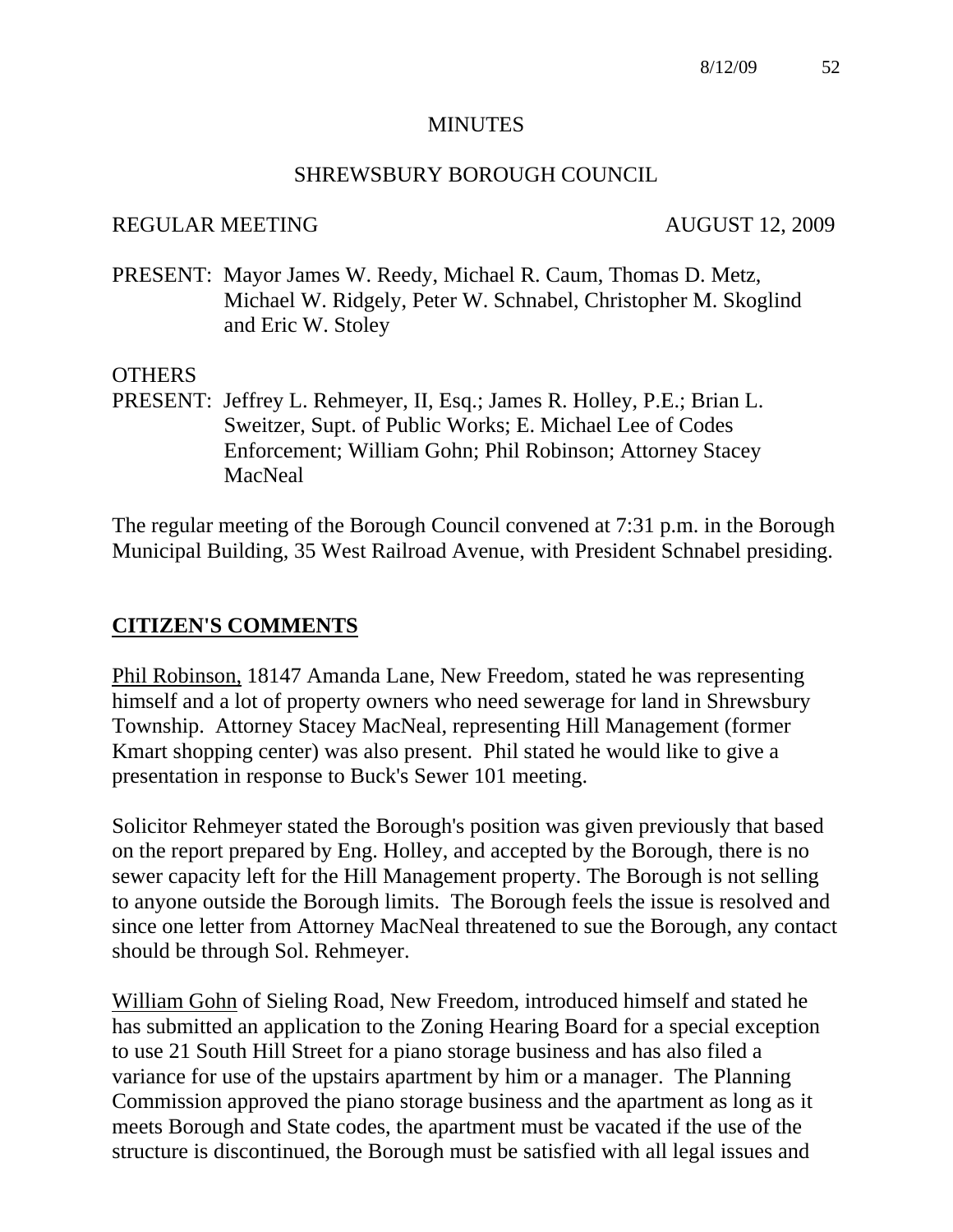the apartment must be monitored to ensure the owner or a legitimate employee only resides there.

Council will leave the decision up to the Zoning Hearing Board.

## **APPROVAL OF MINUTES**

E. Stoley moved to approve the minutes of the July 8 meeting. M. Caum seconded. The motion carried with all in favor. C. Skoglind abstained as he was not at the July 8 meeting.

# **APPROVAL OF EXPENDITURES AND REPORT OF ACCOUNTS**

M. Ridgely moved to approve the expenditures and report of accounts for June. C. Skoglind seconded. The motion carried with all in favor.

## **BILL LIST**

The bill list for July was presented. General account: check numbers 9609 thru 9645; Water account: check numbers 4222 thru 4231; Sewer account: check numbers 4064 thru 4071; Highway Aid account: check numbers 802 thru 804.

M. Ridgley moved to approve the July bill list. T. Metz seconded. The motion carried with all in favor.

## **APPROVAL OF PAYROLL REGISTER**

M. Ridgely moved to approve the July 14 and 28 payroll registers. T. Metz seconded. The motion carried with all in favor.

## **SUBDIVISION AND LAND DEVELOPMENT BUSINESS**

### **Southern Regional Police Department**

**Codes Enforcement** – E. Michael Lee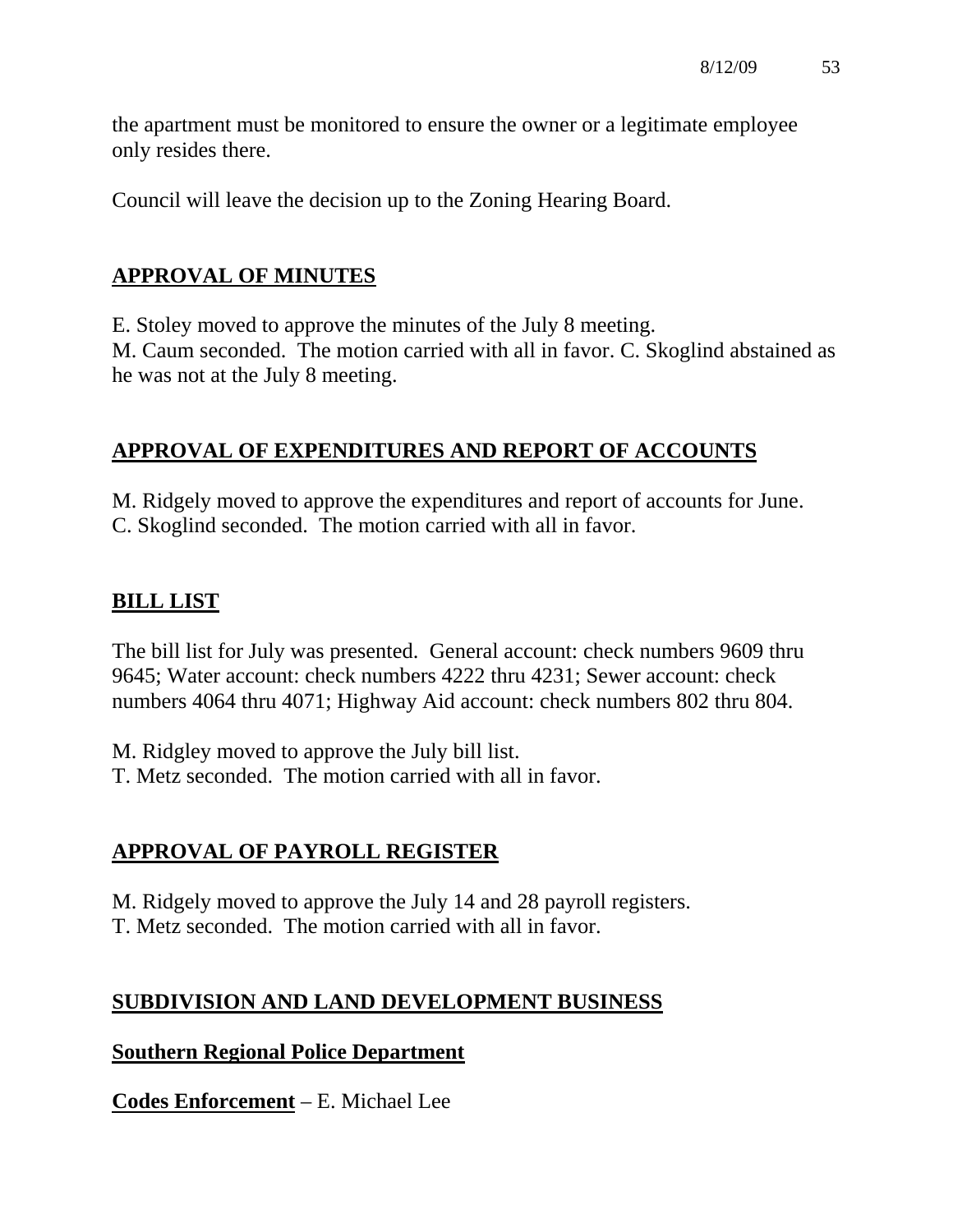### Illegal Business at 117 South Main Street

There is an illegal lawn mower repair business being run out of the barn at 117 South Main Street. An enforcement notice has been sent.

## Anonymous Complaints

No anonymous complaints will be addressed. The Borough's complaint form must be used and the completed forms are public records.

## **Water & Sewer**

## Taylor GeoServices, Inc.

Sol. Rehmeyer prepared an addendum to the contract to allow the Borough more time to pay and if there are any disputes, they are to be resolved in York County. Council had previously approved the spending to study potential well sites.

E. Stoley moved to approve the contract addendum with Taylor GeoServices, Inc. M. Caum seconded. The motion carried with all in favor.

### Geothermal Wells

A resident is proposing to install three geothermal wells that would be 165 feet deep and would use the groundwater's heat for the house system. The property is outside of the Wellhead Protection zone. Allowing the geothermal wells would negate the Borough's work to abandon all private wells to eliminate the conduit to our groundwater.

Ordinance #78 prohibits the drilling of private wells for use within the Borough. One factor involved with the geothermal heating system is a chemical or another fluid can be added to help boost the temperature of the water. If this chemical would accidently get out of the closed-loop heating system, it could get into the Borough's water system since the wells are deep. Ordinance #78 would not permit such use and the Borough is prepared to enforce it, but we will look at the ordinance to update it to address the methods and means by which a geothermal well would be allowed but still protect the Borough's water source. We could require professional design and installation with a food-based anti-freeze solution to be used with encasement to prevent leakage.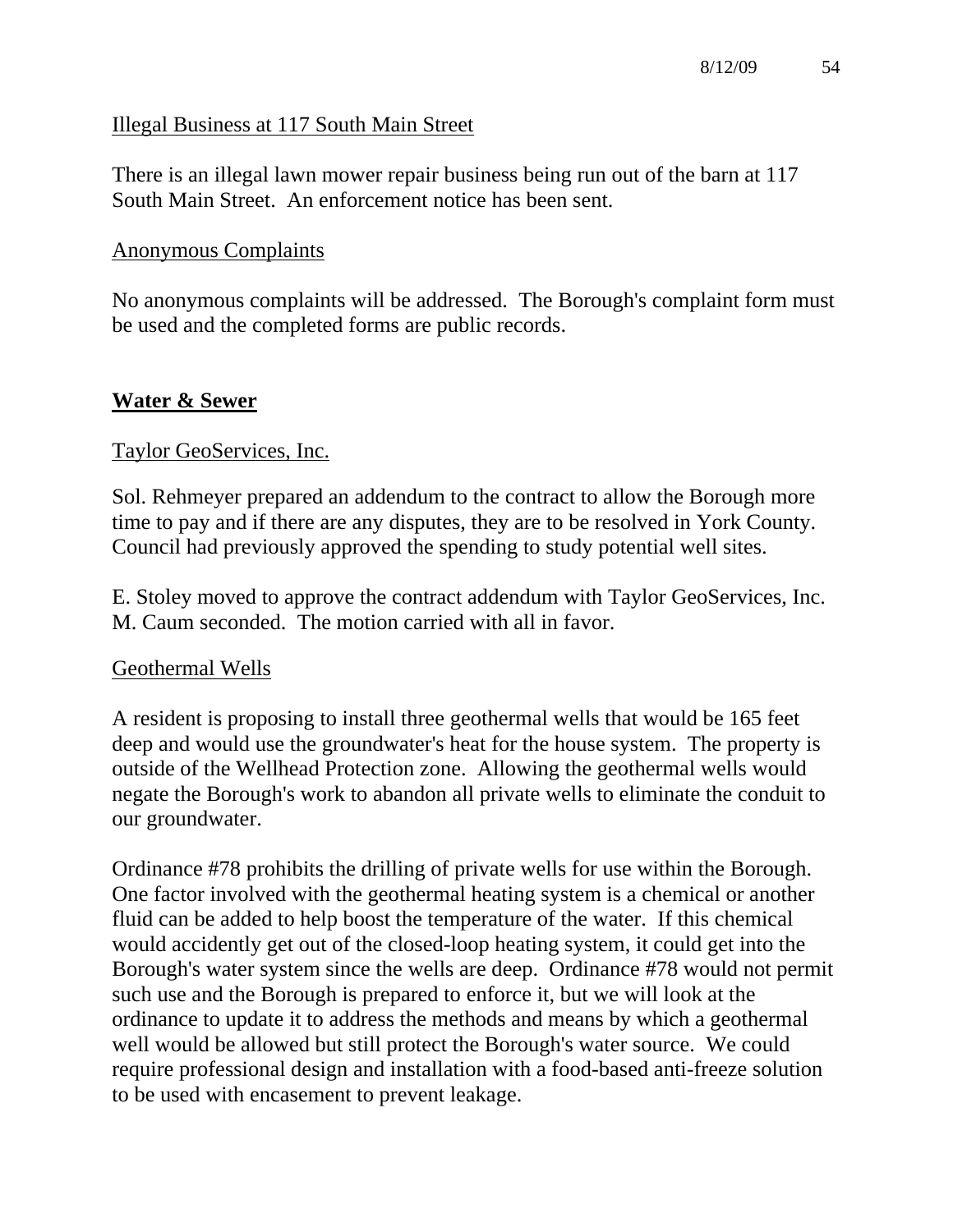M. Ridgely moved that the permit application be rejected at this time under Ordinance #78, but that the Borough will be reviewing and amending the ordinance to allow the geothermal systems under safe guidelines to protect the Borough's water sources.

E. Stoley seconded. The motion carried with all in favor except M. Caum, who disagreed with the interpretation of Ordinance #78.

Mike Lee will send a letter to the home owner that the geothermal system cannot be installed at this time, but Council is taking the matter under advisement for further review until next month. The homeowner is welcome to attend the next meeting.

The intent is to deny the request and to review the ordinance for amendment and that Sol. Rehmeyer is authorized to work with Mike Lee to enforce the Ordinance.

M. Ridgely stated the clarification is correct that his intent was to enforce Ordinance #78 prohibiting the geothermal wells at this time. E. Stoley seconded. After the vote, M. Caum was still opposed.

#### Onion Boulevard Fire Line

The fire lines have been replaced for the properties on Onion Boulevard.

#### Smith Brothers Monitoring Wells

A letter was sent to the property owner to the east, but there has been no response.

#### Sewer Flows

The July sewer flows are 612,000 gallons per day compared to last year's July flow rates of 698,000 gallons per day.

## **Public Roads & Lighting** – Christopher M. Skoglind

### South Entrance Shrewsbury Square Shopping Center

The magistrate cannot find motorists guilty for making a left turn out of the south entrance because the delineators direct the vehicle to be northbound and then a Uturn is made.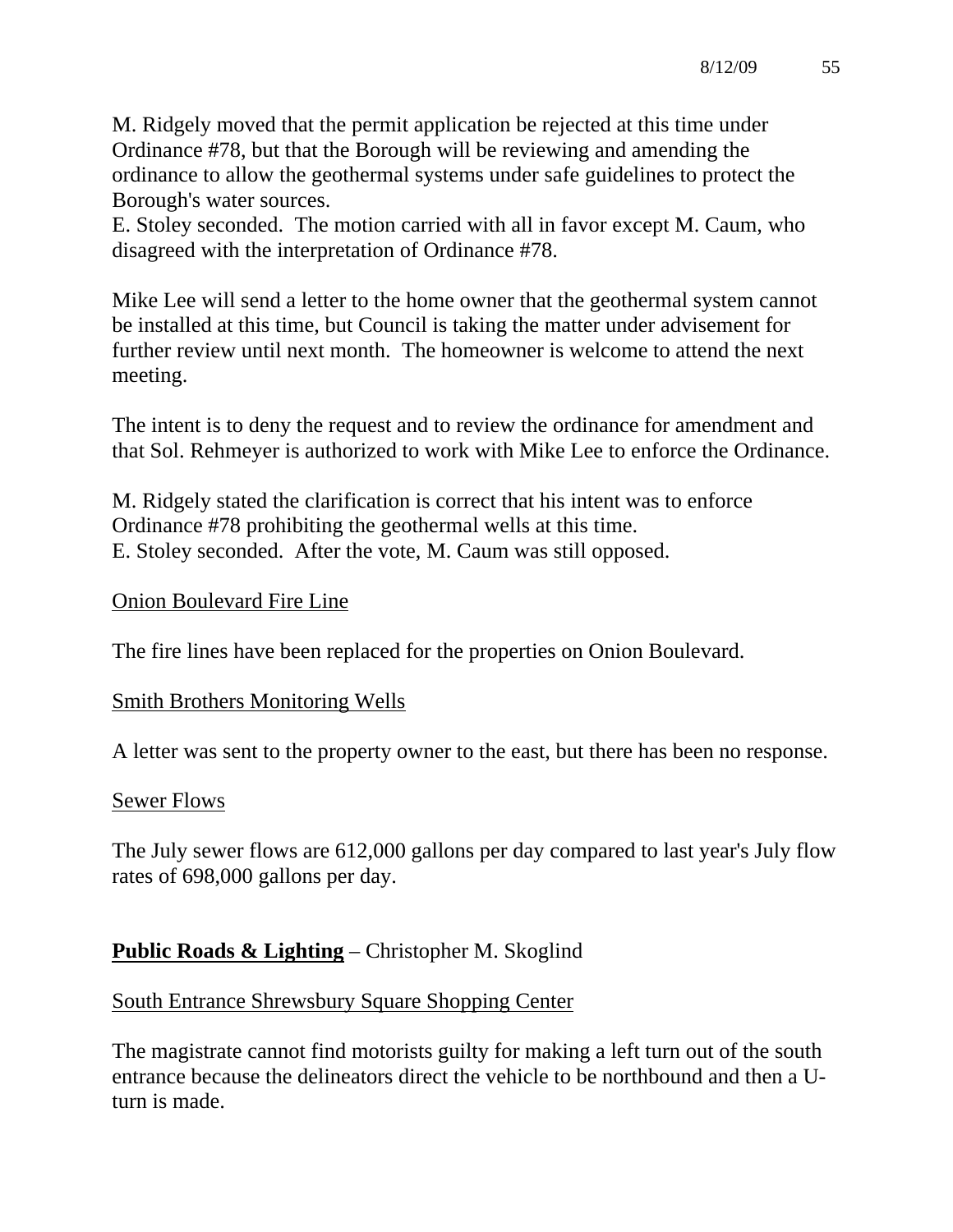Council authorized the Secretary to request a traffic study for the placement of "No U-turn" signs to be erected along Mt. Airy Road.

## Paving Project

Paving began on Northbrook Lane on August 7. South Highland Drive will be paved next.

Chief Childs will be asked to place the speed trailer periodically on Northbrook Lane.

## Crack Sealing

Crack sealing will begin on August 17. The material was purchased last year with the labor and equipment rental being the charge for this year.

## **Public Lands & Buildings and Finance** – Michael W. Ridgely

### Scout House Renovations

A representative of the Scouts will be at the September meeting.

### New Truck

The 2009 GMC 4500 truck with plow was delivered on August 6. The cost was \$58,105.06.

### Playground Fitness Trail

The fitness trail needs a lot of work.

E. Stoley moved to remove the fitness trail and to consider placing swing sets in this area. M. Caum seconded. The motion carried with all in favor.

### 2010 Budget Meetings

Meetings will be held on October 7; October 21; November 4, November 18, and December 2. Tentative budget will be adopted on December 9 and final budget to be adopted on December 28. Input should be gotten to M. Ridgely by September 15.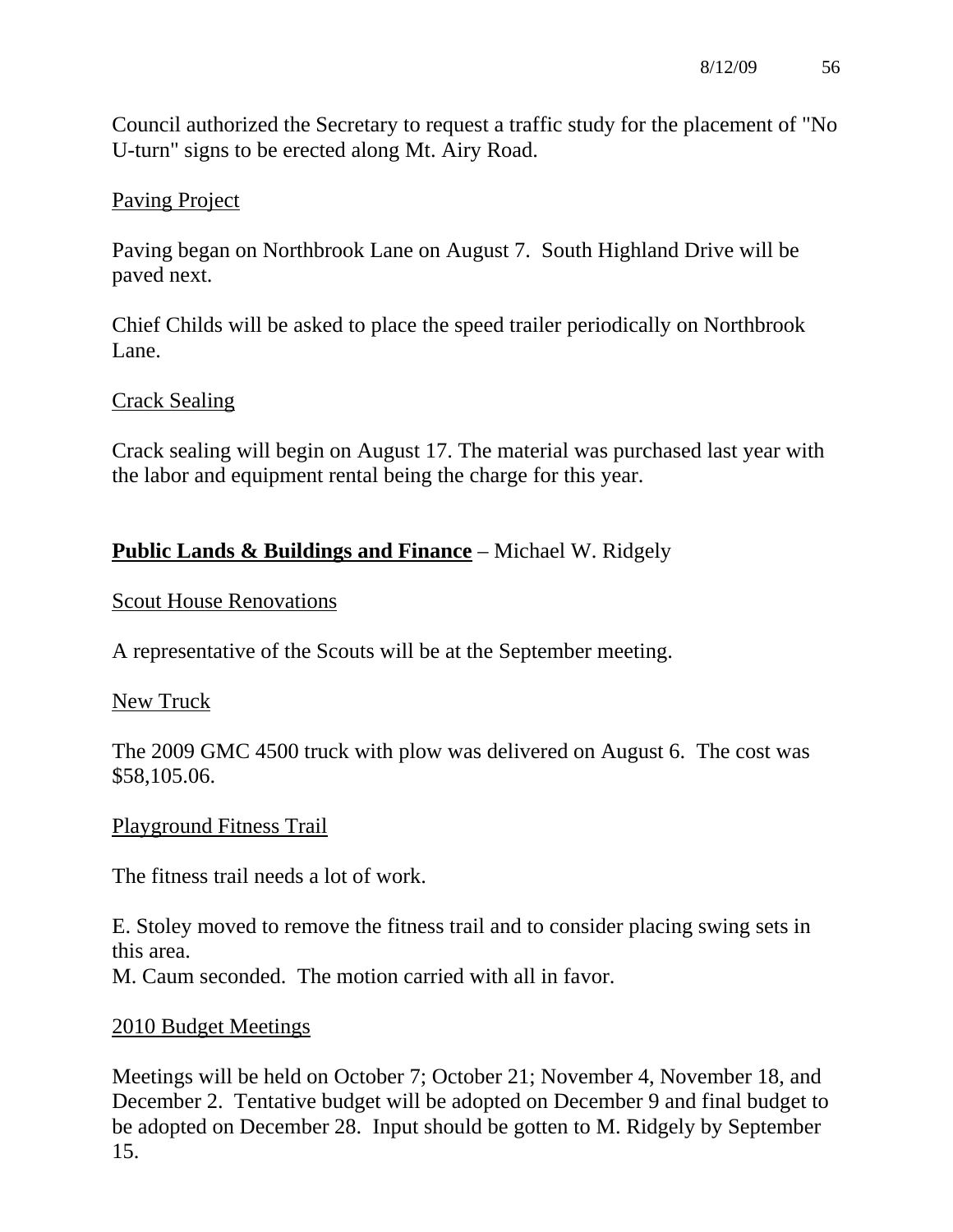Split of General Account Line #409.36

The Building Utilities line should be split between the three accounts: General 50%; Water and Sewer each 25%.

M. Ridgley moved that the Building Utilities line #409.36 be split three ways. E. Stoley seconded. The motion carried with all in favor.

# **ENGINEER'S REPORT**

## Sewer Relocation Project Windy Hill Road

The Borough will be reimbursed 50% of the cost to relocate the two manhole runs. Permission should be given for the President and Secretary to sign the agreement for reimbursement on the Borough's behalf.

M. Caum moved that the President and Secretary execute the Utility Reimbursement Agreement on the Borough's behalf. C. Skoglind seconded. The motion carried with all in favor.

# **SOLICITOR'S REPORT**

## Ordinance #2009-1 Flood Plain

E. Stoley moved to adopt Ordinance #2009-1. M. Ridgley seconded. A roll call vote was taken with all in favor.

## Weed Ordinance

The proposed limit is six inches with notice given being 24 hours to five days. An hourly rate needs to be assessed if the Borough does the work or an outside contractor can be hired.

## **EXECUTIVE SESSION**

An executive session was called at 8:58 p.m. to discuss potential litigation. The meeting was reconvened at 9:37 p.m.

# **Public Safety, Welfare and Personnel** – Michael R. Caum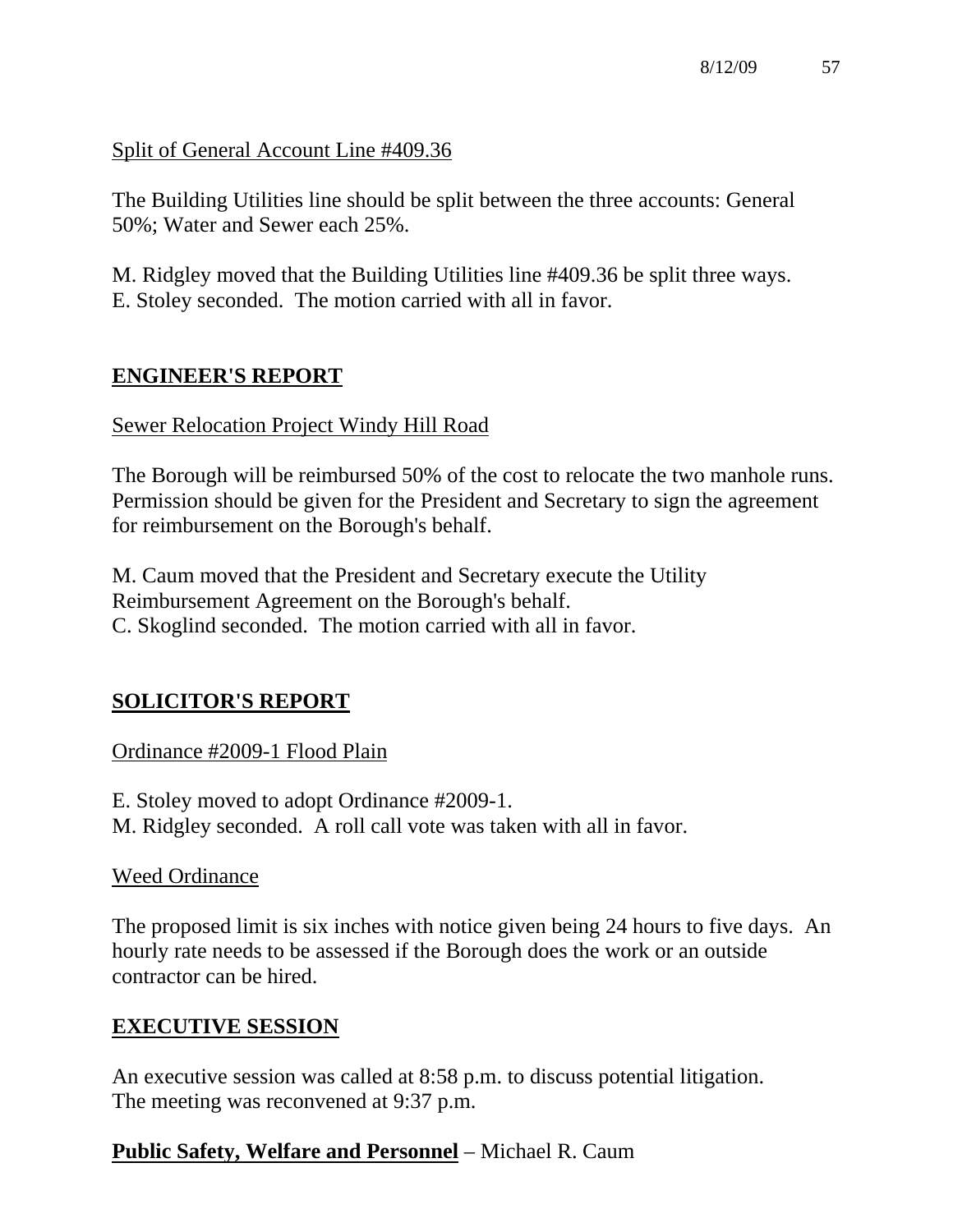### Penn Mar Recycling Outside Storage

It appears the property has been cleaned up.

### Sidewalk/Curb Block Grant

The Borough did not qualify for the block grant. Ordinance #2008-3 was reviewed and Section three states the height differential between gaps shall not exceed one half inch. T. Metz offered to investigate Home Town grant information. If this is not feasible, a letter will be sent to property owners in Phase I of the curb/sidewalk project asking them to comply with the ordinance, if necessary.

### Resignation of Michael Caum

M. Caum submitted his resignation effective at meeting close as he is moving from the Borough.

Council regretfully accepted Mike's resignation and thanked him for his service on Council.

**Secretary's Report** – Cindy L. Bosley

**York Area Tax Bureau** – Thomas D. Metz

## **Subdivision, Land Development and Zoning** – Eric W. Stoley

## .**Planning Commission/Regional Planning Commmission** – Eric W. Stoley

The Planning Commission met to review the zoning hearing applications for an eatery at 14 North Main Street and for the piano moving and storage business and apartment use at 21 South Hill Street.

E. Stoley reminded Council to provide him with comments on the proposed regional comprehensive plan.

### Vacancy on Planning Commission

Two applications were received. Lawrence Agulnick and Russell Palmer. Both are well qualified but Mr. Palmer has a history of volunteerism in the community and has resided in the Borough longer.